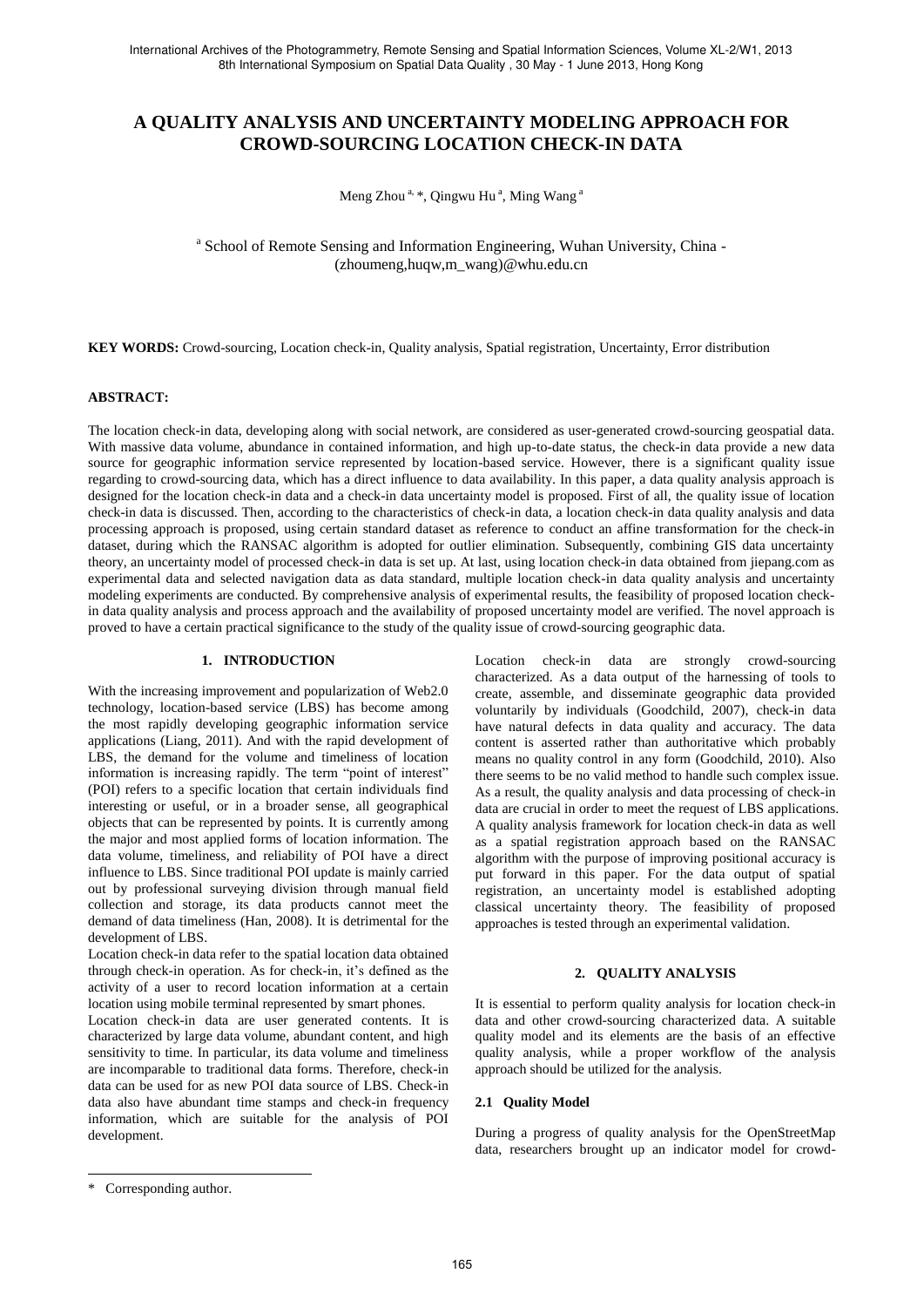sourcing data quality. In this quality model, the completeness, thematic accuracy, and positional accuracy are included as the three components of the quality elements. The quality of the road data is assessed by the calculation and the analysis of these elements.

Learning from the quality model mentioned above, meanwhile considering the check-in data features, a quality model for location check-in data is proposed in this paper. In this model, the classification accuracy, degree of matching, and positional accuracy are selected as the quality elements. To be specific, the classification accuracy shows the accuracy of the classification attributes, the degree of matching indicates the overlapping between check-in data and standard data in content coverage, and the positional accuracy is presented by the offsets between check-in data and standard data in spatial locations.

# **2.2 Quality Analysis Approach**

The matching between location check-in data and standard data is the basis of quality analysis. The data participated in the analysis are the successfully matched records in the matching operation. The others are insignificant in quality analysis, but valuable in POI update.

After data matching, the classification accuracy can be calculated by the comparison of classification attributes between both datasets. Simultaneously, the degree of matching can be collected from the statistical counts of successfully matched data records. And similarly, the positional accuracy can be assessed by a statistical analysis of the offsets between check-in data records and corresponding standard data records in spatial locations.

The technical workflow for the proposed quality analysis approach is as shown in Figure 1.



Figure 1. Flow chart of the quality analysis

## **3. QUALITY CONTROL**

After quality analysis, a data processing progress would be achieved in order to perform quality control for the check-in data. A pre-processing operation and a spatial registration operation are included in the quality control procedure proposed in this paper. The pre-processing operation is for the quality control of the attribute information. While the spatial registration, being the emphasis of the data processing, is for the purpose of improving positional accuracy of check-in data. The RANSAC algorithm is adopted in this paper for model establishment. The result model is to be used in the registration operation to achieve positional quality control.

## **3.1 The RANSAC Algorithm**

The Random Sample Consensus (RANSAC) algorithm is designed to estimate a group of mathematical model parameters from observed datasets with abnormal value data. It is put forward originally by Fischler and Bolles in 1981 (Fischler, 1981). The basic assumption of RANSAC is that in the samples, there are inliers which can be expressed in a certain model as well as outliers which are distinctly abnormal and cannot fit in any model. In short, there is noise in the datasets. In addition,

the algorithm also suggests that given a group of inlier data, a set of model parameters suitable for the expression of these data is existent and can be obtained by calculation.

The RANSAC algorithm is highly robust with the ability to estimate high-accuracy parameters from a dataset with a considerable amount of outliers. It is suitable for the establishment of a certain optimal model from a dataset with a relatively large deviation.

# **3.2 Pre-processing**

In data pre-processing, the completion of missing attributes and the amalgamation of repeated records are included. The completion of missing attributes needs to rely on certain standard format in order to preserve data value in use. The repeated data records need to be merged to reduce redundancy (Du, 2011). The amalgamation of different aliases, nicknames, and standard names of the same geographic object can be achieved through the comparison between POI data dictionary and check-in data records (Wu, 2012).

#### **3.3 Spatial Registration**

The spatial registration process is required to reduce offset error and improve positional accuracy. The RANSAC algorithm is applied in this paper to estimate the affine transformation relational model between location check-in data and corresponding standard data. The basic idea of the algorithm is that, when estimating parameters, by obtaining basic data subset through repeated sampling, model estimation is achieved (Shan, 2006). To acquire optimal model by data fitting, the size of randomly selected sample needs to be limited, meaning the minimum data set size to determine the model needs to be specific. In this paper, the affine transformation formula is used as model, which means at least four point pairs are demanded for the solution of the six parameters.

The spatial registration process is described as follow.

Initialization: Initialize model by selecting four point pair samples randomly from set.

Parameter Estimation: Identify an inner point set that is suitable for current model using threshold. If the size of this set is larger than a pre-defined threshold, re-evaluate model parameters using this set.

Optimal Model Solution: Define suitable iteration count. Then during these iterations, use the maximum inner point set to re-evaluate model parameters and obtain optimal model (Qu, 2010).

## **4. UNCERTAINTY MODELING**

Uncertainty is the reflection of how the various objects and processes in the natural world are short of certainty (Hu, 2004). Due to the broad usage in subtly different ways in various fields and a relatively wide range of implications, there is yet to be an agreed definition to this term. As for in the field of GIS or geoscience, uncertainty can be regarded as a variation the objective entities have, mainly expressed as inaccuracy, randomness, and ambiguity (Wu, 2002). The error of data, the fuzziness and incompleteness of data and concepts can be all deemed as among the area of uncertainty issue.

To study the uncertainty of location check-in data and to establish a suitable uncertainty model have significant influence to both the utility of the data and further data analysis and data mining.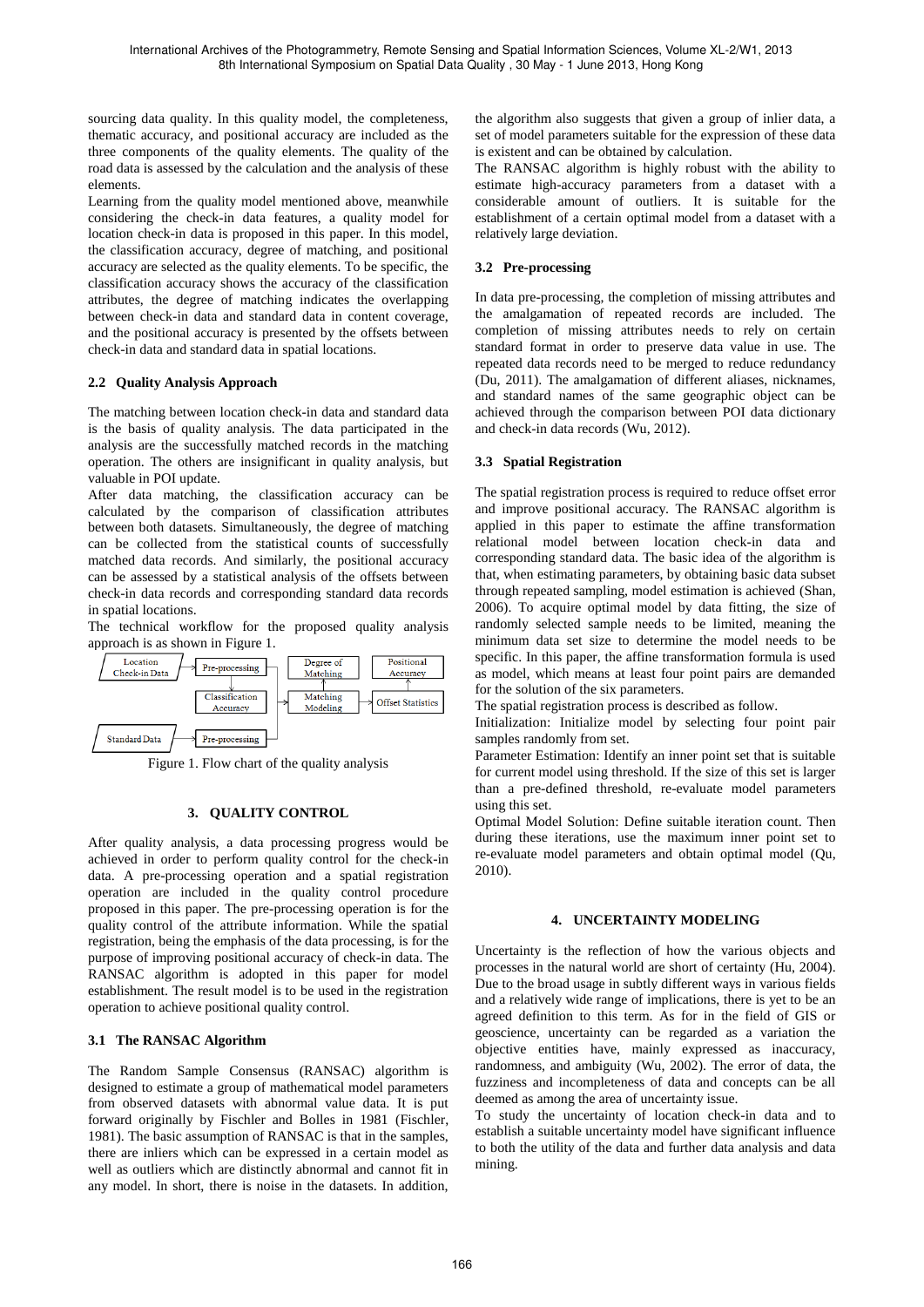## **4.1 Uncertainty Theory**

The study of uncertainty is substantially important to data usage and sharing and is also fundamental to ensure the usability of geospatial data during whole lifecycle. The uncertainty of geospatial data is presented in many aspects, including positional uncertainty, attribute uncertainty, logical uncertainty, and incompleteness.

Due to the coverage of uncertainty in such wide range, it is naturally unpractical to research or analyze uncertainty issue by a certain method or theory alone. The research on uncertainty is largely interdisciplinary, with plenty of proven methods in mathematics and computer technology adopted and applied. For example, classical error theory, fuzzy set theory, and entropy theory have all been applied in studying positional uncertainty, while rough set theory, target model, and spatial statistics are proven useful in exploring attribute uncertainty.

## **4.2 Uncertainty of Check-in Data**

Almost every aspect of geospatial data can be related to uncertainty. As for location check-in data, the positional accuracy issue is relatively noticeable and is the core issue of the uncertainty modeling for the check-in data.

The uncertainty of the two-dimensional point objects represented by check-in data is mainly performed as the deviation in two-dimensional coordinates, namely the planar positional error. The study of the point positional error distribution of check-in data based on classical error theory is carried out in this paper.

According to error theory, the positional uncertainty of planar points can be expressed by error ellipses. Under the assumption that the error distribution accords with bivariate normal distribution, the bivariate normal distribution function can be used to present the error distribution of the dataset. In this case, the error features of planar points along both coordinate axes are expressed in the density function. The expression of the function is as shown below.

$$
f(x, y) = \frac{1}{2\pi\sigma_1\sigma_2\sqrt{1-\rho^2}} \exp\left\{-\frac{1}{2(1-\rho^2)}\left[\frac{(x-\mu)^2}{\sigma_1^2} - 2\rho\frac{(x-\mu)(y-\nu)}{\sigma_1\sigma_2} + \frac{(y-\nu)^2}{\sigma_2^2}\right]\right\}
$$
 (1)

Where  $\mu$  and  $\nu$  are respectively the mean value of error in X and Y directions,  $\sigma_1$  and  $\sigma_2$  are respectively the standard deviation of error in X and Y directions, and  $\rho$  is the correlation coefficient.

Given the description above, the expression of the error ellipse formula is as shown below.

$$
(x - \mu, y - \nu)B^{-1}(x - \mu, y - \nu)^T = R^2
$$
  
\n
$$
B = \left(\begin{array}{c} \sigma_1^2 & \sigma_{12} \\ \sigma_{12} & \sigma_2^2 \end{array}\right), \sigma_{12} = \rho \sigma_1 \sigma_2
$$
 (2)

## **5. EXPERIMENTAL ANALYSIS**

A series of test experiments is conducted to verify the feasibility and practicality of the proposed approach.

Location check-in data records of two different time nodes in September and October, 2011 from jiepang.com and the 2011

version of navigation data from Navinfo Co. as original POI data records are used in this experiment. The procedure is similar to what's described in the method mentioned before.

# **5.1 Quality Analysis Experiment**

**5.1.1 Classification Accuracy**: A total of 4584 data records participated in this experiment with 149 records being misclassified, which makes the accuracy 96.75%. High classification accuracy shows relatively high quality in check-in data attribute information.

**5.1.2 Degree of Matching**: In this test, the degree of matching is further divided into the degree of spatial matching and the degree of attribute matching. The degree of spatial matching is the ratio of the check-in data successfully matched in both spatial location and name attribute. And the degree of attribute matching is the ratio of the check-in data successfully matched in name attribute only, which means larger deviation in spatial location than a certain threshold.

A total of 4584 data records are used in this test, 752 of which are qualified as spatial matching and 145 of which are qualified as attribute matching. Therefore, the degree of spatial matching is 16.40% and the degree of attribute matching is 3.16%. A relatively low ratio of spatial matching indicates a large number of potential new POI data records in the check-in dataset, and a significantly low ratio of attribute matching indicates the number of the check-in data records with large spatial gross error is very small.

**5.1.3 Positional Accuracy**: In this experiment, the mean value of offsets between spatial matched check-in data records and standard data records is 596.49 meters and the number rises up to 4270.52 for the attribute matched records.

In general, the deviation between check-in data and standard data in location is relatively large, which proves the existence of data accuracy issue. The results also show that the threshold value for the test is proper since the mean value of deviation differs a great deal between spatial matching and attribute matching.

# **5.2 Spatial Registration Experiment**

A RANSAC adopted affine transformation model is used to perform spatial registration of location check-in data in this experiment. A total of 188 data pair records of check-in data and POI data with the exact same name attributes are selected for the experiment. The RANSAC algorithm is capable of deleting points with gross error, which leaves only inner points that have no gross error participating in model estimation. Under the condition of iteration count set to 20, threshold for inner point verdict set to 0.003, and minimum inner point number set to 100, 120 pairs of effective inner points are extracted. An affine transformation of these 120 records is carried out according to the optimal transformation model. A statistical analysis of spatial offsets between check-in data and corresponding original POIs before and after the registration is carried out and the result is as shown in Figure 2. The average offsets and standard deviations before and after the registration are as shown in Table 1. The results show that the accuracy of location check-in data is significantly improved through spatial registration.